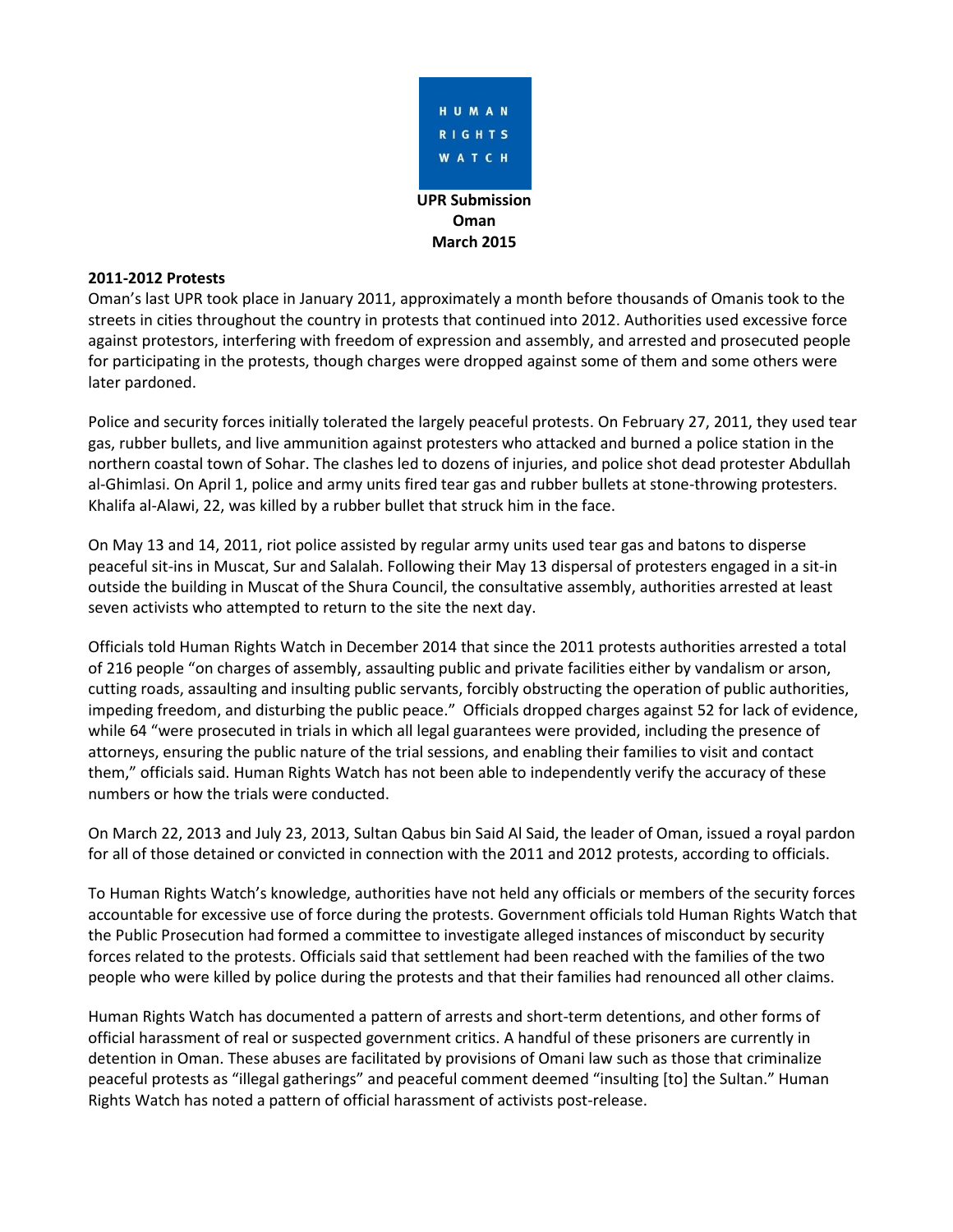#### **Freedom of Expression Concerns**

During its 2011 UPR, Oman pledged to "[r]eview its relevant legal framework to safeguard the legitimate exercise of freedom of expression." Yet serious concerns remain in law and practice.

Oman's Basic Law guarantees freedom of expression, but restricts this right based on "the conditions and circumstances defined by the Law," and prohibits any publication that "leads to public discord, violates the security of the State or abuses a person's dignity and his rights" (article 31). Authorizing blanket prohibitions on these vague grounds goes beyond the restrictions permitted under international law.

Penal code article 126 prohibits publicly insulting or defaming the "Sultan's rights or authority" and imposes a penalty of up to three years in prison and a fine of up to 500 Rials (US\$1,300). Article 135 criminalizes statements that could be considered to undermine the "prestige of the state." Article 173 bans "publicly or by publication, and by speech or gestures" anything that affronts a public official performing their duty. Violators face up to six months in prison. Oman's Press and Publications Law, Telecommunications Act of 2002, and Cyber Crimes Law also restrict both print and electronic publishing and online content. Article 61 of the Telecommunications Act penalizes "any person who sends, by means of telecommunications system, a message that violates public order or public morals" with up to one year in prison and a fine of up to 1,000 Rials (\$2,600).

In December 2014 Omani officials told Human Rights Watch that authorities had arrested approximately 41 individuals since 2011 for speech-related activities, and that 37 of them were eventually convicted by the judiciary. The officials said that Sultan Qabus pardoned all of them on March 22, 2013.

On March 8, 2015, a trial court in Muscat convicted Said Jaddad, 46, a human rights activist and pro-reform blogger, of "undermining the prestige of the state," incitement to "illegal gathering" and "using information networks to disseminate news that would prejudice public order," and sentenced him to three years' imprisonment and monetary fines, based on his online activities, including a public letter he wrote to US President Obama asking for human rights improvements in Oman. Security forces arrested him on January 21, 2015. As of this writing, Jaddad remained in prison in connection with new charges relating to his online activities.

The authorities summoned Said al-Daroudi, 46, awriter and online activist, to appear at a police station in Salalah, in Dhofar region, on October 10, 2014. Security officials reportedly held al-Daroudi in incommunicado detention for more than three weeks without allowing him access to his family or a lawyer. On March 18, 2015, a court sentenced al-Daroudi to one year in prison and fine him 1000 Omani Rials (approximately \$2600).

On August 30, 2014, security forces arrested Muhammad al-Fazari, 22, editor-in-chief of *Mowatin Magazin*e, a news website critical to the government. Officials released him on September 4, 2014, without filing charges. Security officials held him in solitary confinement and threatened to charge him with disrupting public order and harming Oman's reputation if he did not sign a pledge to stop criticizing the government. In December 2014, Omani officials confirmed that he was arrested for the publication of "material likely to harm the general order," "undermine the stature of the state," and "weaken confidence in its financial status." Al-Fazari is currently banned from travel outside of Oman.

On July 13, 2014, authorities arrested Noah Saadi, 32, a blogger and rights activist, and detained him in solitary confinement until August 7. In December 2014, Omani officials confirmed that Saadi was arrested for inciting hatred and "inflam[ing] religious or sectarian tensions." Authorities released him without filing charges.

On July 29, 2013, Omani authorities arrested Sultan al-Saadi, a pro-reform activist, at a gas station, confiscated his laptop and other personal items, and took him to an undisclosed location. They released him on August 20, 2013, without charge.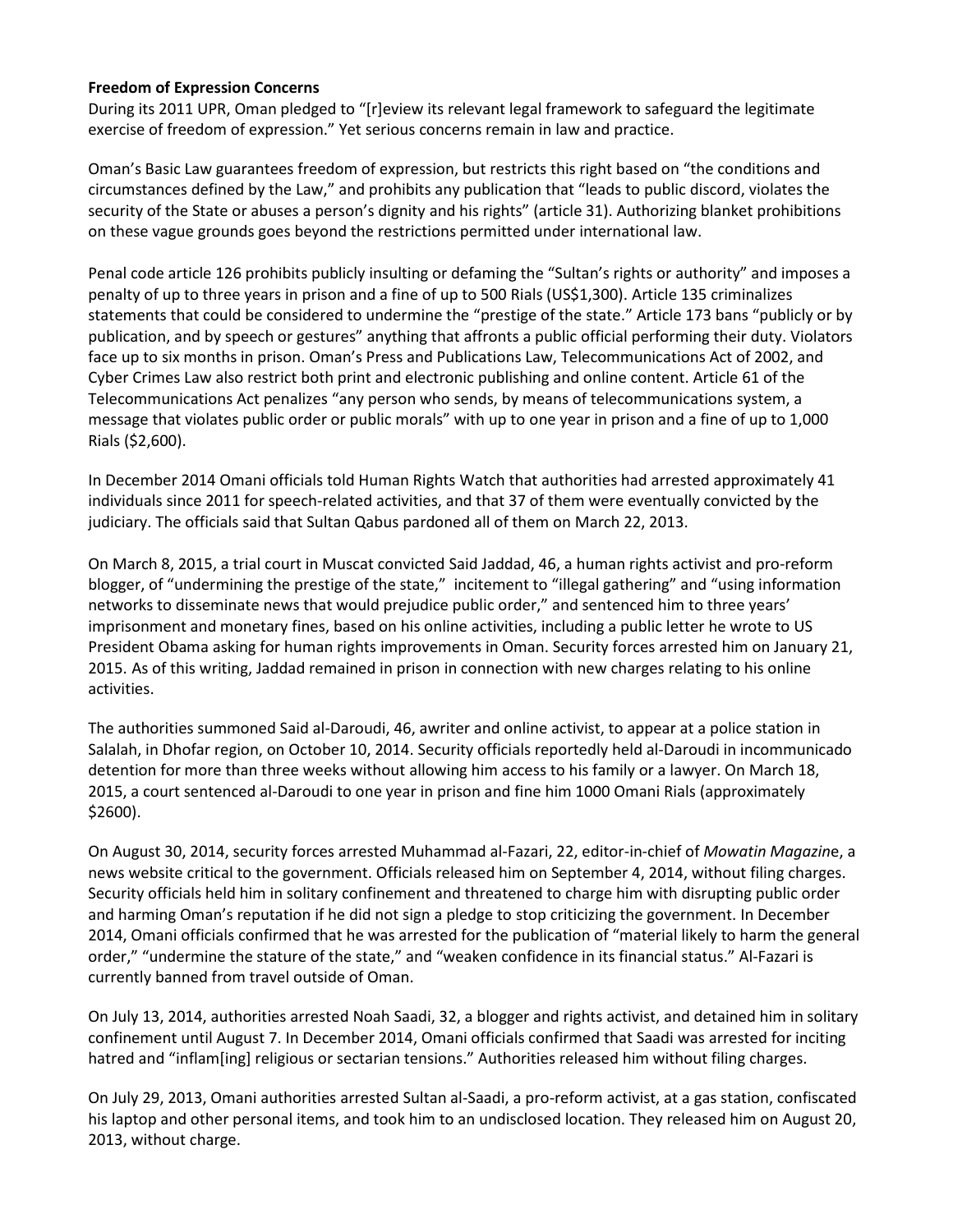#### **Freedom of Assembly Concerns**

Oman authorities require advance government approval for all public gatherings, and regularly arrest people attending unapproved gatherings. Article 137 of the penal code states that anyone who "participates in a private gathering including at least 10 individuals with a view to commit a riot or a breach of public order, shall be sentenced to a maximum sentence of three years in prison and a fine of 200 Rials [US\$520]." Authorities had sharply increased these penalties after the 2011 pro-reform demonstrations.

On August 6, 2014, an appeals court in Muscat sentenced Dr. Talib al-Maamari, 43, a former member of Oman's Shura Council, to four years in prison for "illegal gathering" for participating in an August 22, 2013 gathering of activists in the coastal town of Liwa to protest pollution from the port's industrial zone. The court also sentenced a former municipal councilor from Liwa, Saqer al-Balushi, 37, to one year in prison for "illegal gathering" in connection with the same incident. The court acquitted seven other defendants and released al-Balushi on bail pending appeal, but refused to grant similar bail for al-Maamari.

In 2012, 11 activists, including Basma al-Kayoumi, faced charges of "illegal gathering" and "blocking streets" after they participated in a peaceful sit-in on July 11 outside a Muscat police station protesting arrests of the online activists. The National Human Rights Commission released a statement justifying their arrests, in which they were described as "prominent offenders." An appeals court later sentenced the activists to six months in prison.

### **Freedom of Association Concerns**

During its 2011 UPR, Oman pledged to engage in "open and constructive dialogue with members of civil society, in particular during the follow-up to the UPR recommendations." Yet several prominent activists have expressed their dismay at the subsequent lack of communication with civil society by government officials and bodies, including the National Human Rights Commission.

Oman had accepted the UPR recommendation to prioritize the "review of the Law on Civil Associations to ensure a more effective working environment." Omani law continues to grant freedom of association. But Article 134 of the penal code prohibits the establishment of "associations, parties and organizations that are against the Sultanate's statutes or social and economic systems," including setting up branches of any "foreign political party." Human Rights Watch determined that no political parties or independent human rights groups are registered to operate in Oman, although a few have attempted to operate and several civil society groups have a presence on Facebook and social media sites. The National Human Rights Commission, a governmentfunded and appointed commission composed of private- and public-sector members, is the only officially recognized human rights body in Oman.

According to article 42 of the Civil Societies Law, no association may receive funding from abroad without government approval, and individuals convicted of doing so risk up to six months in jail and a fine of 500 Rials (approximately \$1,300), according to article 54. Oman's Social Development Ministry is responsible for registering associations under the Civil Societies Law, which requires an organization to have a minimum of 40 members before authorities will consider its application.

In May 2012, police detained human rights activists Ismail al-Meqbali, Habiba al-Hanai, and Yaqoub al-Khorousi as they travelled to the Fohoud oil field to interview striking oil workers. All three are founding members of the independent Omani Group for Human Rights, whose efforts since May 2012 to register with the government have not been successful. Authorities denied the detainees access to their families and lawyers for several days, eventually releasing al-Hanai and al-Khorousi while holding al-Meqbali to investigate potential charges. A court subsequently convicted him of "insulting the Sultan" and imposed a sentence of 30 months in prison, Sultan Qabus later pardoned him.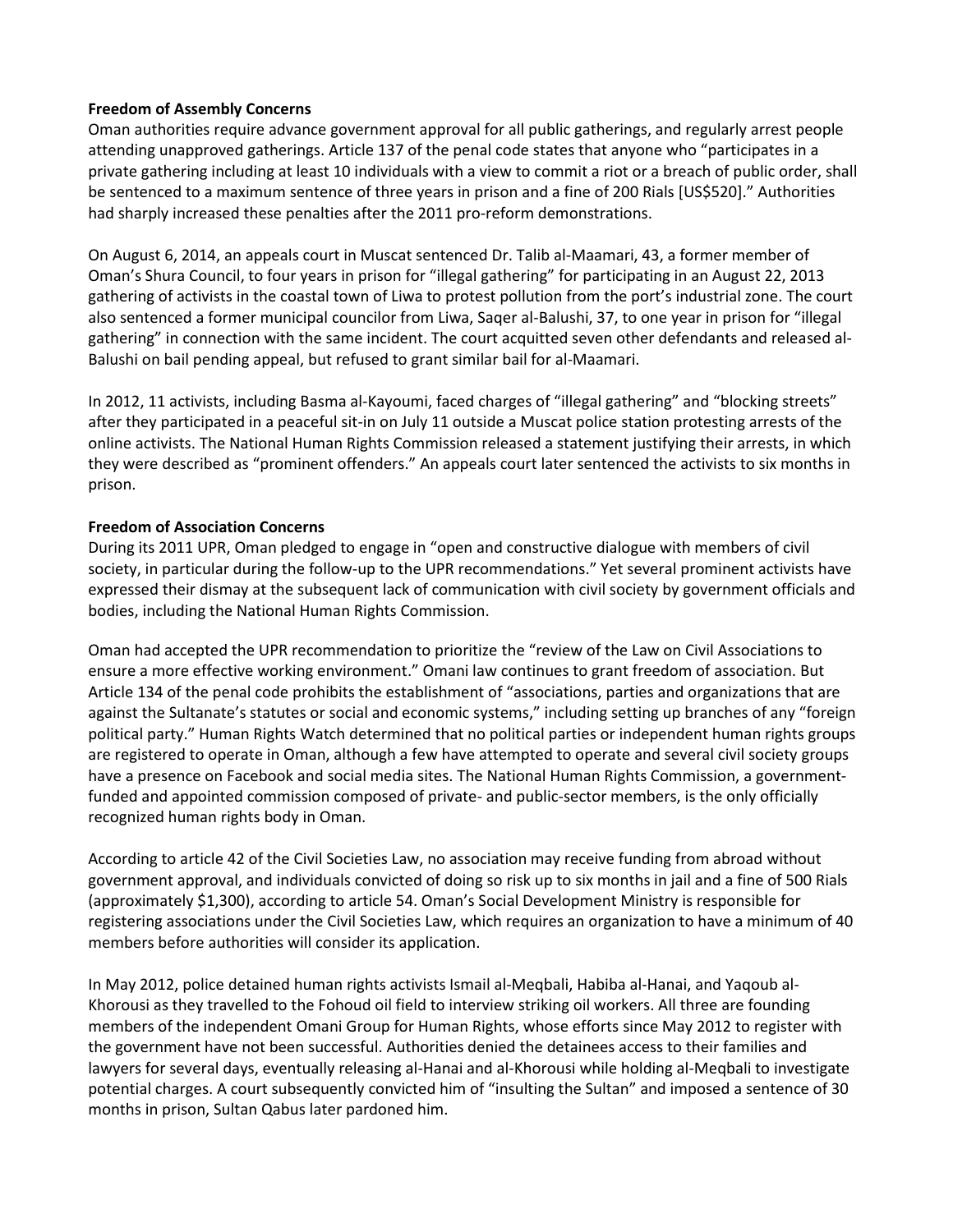In 2011, government authorities warned Said al-Hashemi, an activist, to cease gatherings at a book club he and others had initiated to discuss current events and political developments in the country.

# **Pretrial Detention and Due Process Concerns**

Omani authorities often rely on problematic provisions in Oman's criminal procedure code that can result in serious violations of a defendant's due process rights. An amendment enacted in 2011 allows security forces to hold someone in pretrial detention for up to 30 days without charge. Human Rights Watch has documented cases going back to 2011 in which individuals held in incommunicado detention for days or weeks, without access to a lawyer or family members, alleged that they were subjected to torture or other ill-treatment.

# **Women's Rights**

During its previous UPR , Oman pledged to "[t]ake additional measures to eliminate all forms of discrimination against women and promote the status of women and their participation in all State institutions." Article 17 of the Basic Law states that all citizens are equal and prohibits gender-based discrimination. However, women continue to face discrimination in law and practice, in relation to divorce, inheritance, child custody, and legal guardianship of children, which are governed under the Personal Status Law.

The authorities have taken some steps to tackle discrimination against women but some of these changes do not go far enough. For instance, the new Omani Citizenship Law issued by Decree No.38/2014 now allows Omani women married to non-Omani men to confer citizenship to their children but only under strict conditions. By contrast the children of Omani men married to non-Omani women automatically receive Oman nationality.

# **Citizenship Law**

A new Omani Citizenship Law, enacted on August 12, 2014 under Royal Decree No. 2014/38, takes citizenship decisions out of the courts and into the hands of the Interior Ministry. Article 20 of the law allows the ministry to withdraw citizenship if it is proven that a person is a member of a party or organization that "embraces principles or ideologies that harm Oman's interest" or "works in favor of a hostile country that acts against the interests of Oman." Although Human Rights Watch is not aware of any cases that implicate the new law, it is concerned that the language in Article 20 is vague and overbroad, could give rise to cases of statelessness and could give the Intelligence Ministry discretion to target rights activists merely for exercising their fundamental rights, including the right to freedom of expression, assembly and association.

### **Migrant Labor Rights**

During its previous UPR, Oman had accepted recommendations to "[c]ontinue pursuing efficient, appropriate policies to provide for a better protection of migrant workers." However, Oman's visa-sponsorship system (*kafala*) ties migrant workers to their employers and does not allow them to change employers without their consent. Migrant domestic workers, who are largely female, have even less protection as the Labour Law under article 2(3) explicitly excludes domestic workers from its remit. Human Rights Watch has documented abuses by employers and recruitment agents against domestic workers including those in Oman. Oman voted in favor of the 2011 International Labour Organization (ILO) Convention on Decent Work for Domestic Workers but has yet to ratify it.

# **Treaties and Cooperation with Human Rights Mechanisms**

Oman has yet to become party to key international human rights treaties, notably the International Covenant on Civil and Political Rights and the International Covenant on Economic, Social and Cultural Rights, although the Omani government is currently discussing ratification of some of these instruments in line with its pledge to do so during the last UPR.